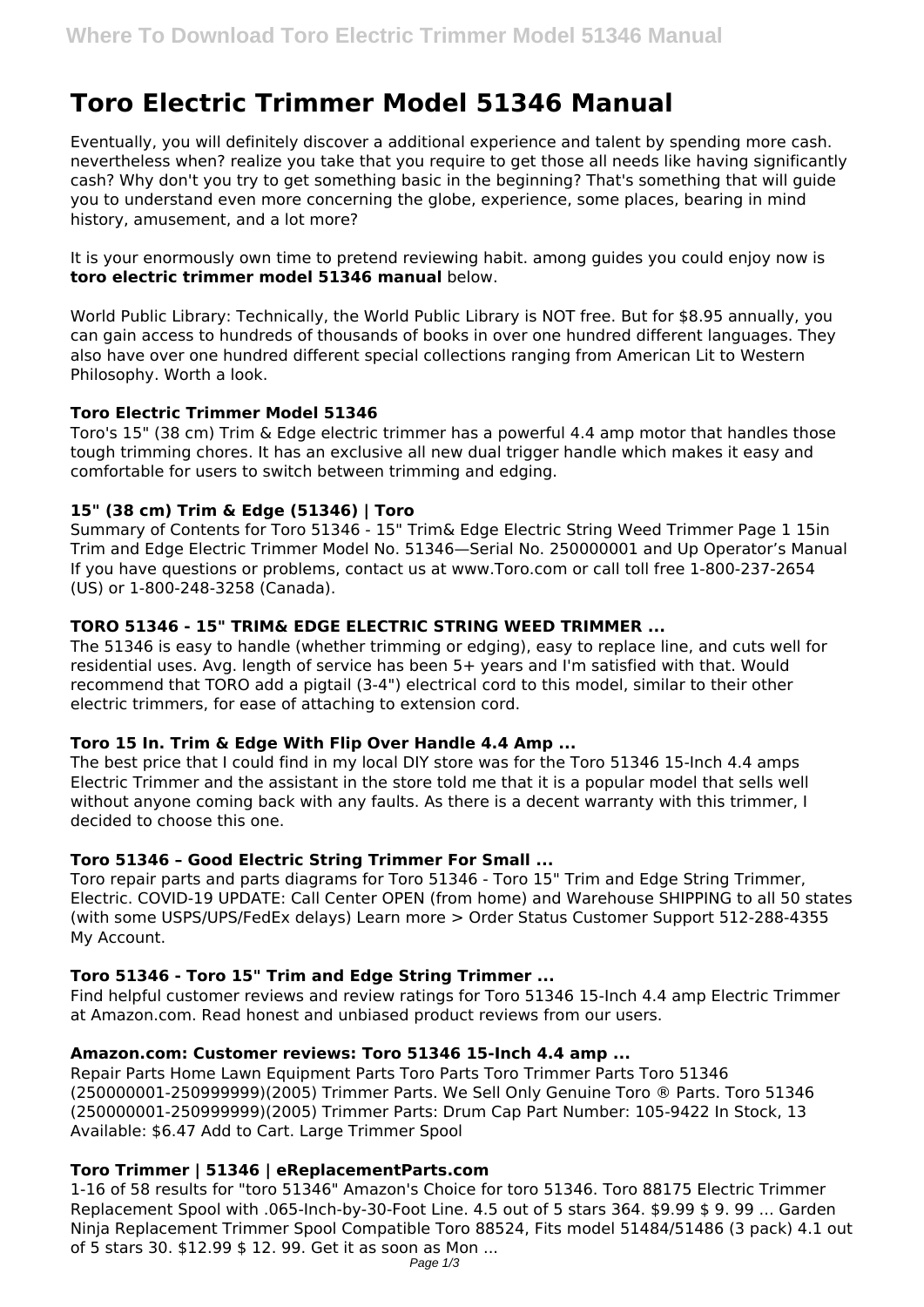## **Amazon.com: toro 51346**

(Model 51346) No Tools Spool Replacement Hold the base of the spool with one hand and simply spin off the spool cap with the other hand. Cord-Lock System Keeps extension cord fi rmly in place. 51347 51358 51346 Power 3.5 amp 3.9 amp 4.4 amp Cut Width 11" 13" 15" Weight 4.5 lbs 4.75 lbs 5.4 lbs

# **Trim & Edge Electric Trimmers - media.toro.com**

Toro 51346 15-Inch 4.4 amp Electric Trimmer Toro 51346 15-Inch 4.4 amp Electric Trimmer Reviews Toro's 15-inch 4.4 Amp electric trimmer features a dual trigger handle that makes it easy and comfortable for users to switch between trimming and edging. Other highlighted features include an exclusive variable cutting width system, which gives more control when trimming and edging, and an edge ...

## **Toro 51346 15-Inch 4.4 amp Electric Trimmer Reviews ...**

Model Number Serial Number Year Product Name; 51346: 311000001 - 311999999: 2011: 15in Trim and Edge Electric Trimmer: 51346: 310000001 - 310999999: 2010: 15in Trim and Edge Electric Trimmer

## **Find Genuine Toro Parts**

We Sell Only Genuine Toro ® Parts. Toro 51346 (310000001-310999999)(2010) Trimmer Parts

## **Toro Trimmer | 51346 | eReplacementParts.com**

Trimmer Toro 51346 - 15" Trim& Edge Electric String Weed Trimmer Operator's Manual. 15in trim and edge electric trimmer (16 pages) Trimmer Toro 51301 Operator's Manual. 10-inch, 11-inch, ... Page 1 Model No. 51352—Serial No. 250000001 and Up Model No. 51358—Serial No. 250000001 and Up Operator's Manual If you have questions or problems, ...

# **TORO 51347 - OUTDOOR 11'' TRIM OPERATOR'S MANUAL Pdf ...**

Model # 51346 Serial # 311000001 - 311999999 Product Name 15in Trim and Edge Electric Trimmer Product Brand Toro Product Type Trimmers Product Series Trimmer, Electric Swath 15 inch ...

#### **Parts – 15in Trim and Edge Electric Trimmer | Toro**

Model Number: 51346: Model Year: 2011: Serial # 311000001-311999999: Product Name: 15in Trim and Edge Electric Trimmer: Product Brand: Toro: Product Type: Trimmers

# **Parts Details - Toro**

The Toro (15-Inch) Electric String Trimmer 51346 has been discontinued.

# **Toro (15") Electric String Trimmer | Toro 51346**

Toro Trimmers Parts Diagrams 30910, 21cc Gas Trimmer, Deluxe, 1980 (SN 0000001-0999999) 30910, 21cc Gas Trimmer, Deluxe, 1981 (SN 1000001-1999999) ... 51346, 15in Trim and Edge Electric Trimmer, 2011 (SN 311000001-311999999) 51347, 11in Trim and Edge Electric Trimmer, 2012 ...

# **Toro TRIMMERS Parts Lookup by Model**

12in Cordless Single-Line Trimmer Model No. 51484-Serial No. 319000001 and Up ... There is an increased risk of electric shock if your body is earthed or grounded. Do not abuse the cord. ... Toro battery pack model 88502. Remove or disconnect the battery pack before servicing, cleaning, or removing material from the gardening appliance.

# **12in Cordless Single-Line Trimmer - Toro**

Parts lookup and repair parts diagrams for outdoor equipment like Toro mowers, Cub Cadet tractors, ... 51346 - Toro 15" Trim and Edge String Trimmer, Electric. Variations. SN: 250000001 - 250999999. ... Lawn-Boy 15" Trim and Edge String Trimmer, Electric (SN: 250000001 - 250999999) ...

# **Parts Lookup and OEM Diagrams | PartsTree**

Toro 51346, 15in Trim and Edge Electric Trimmer, 2011 (SN 311000001-311999999) Exploded View